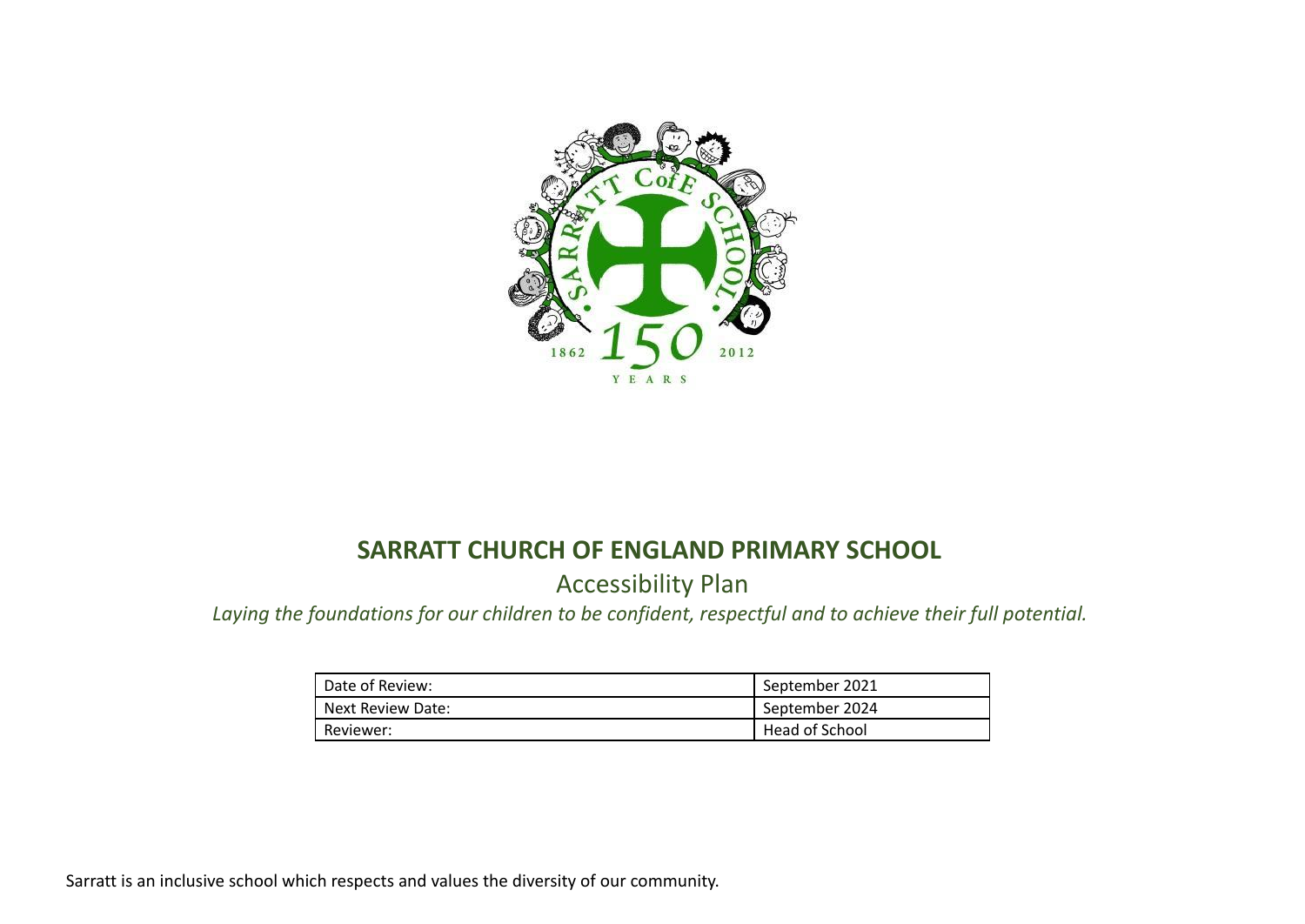We are committed to raising the attainment of all our pupils with due regard to their individual, social and personal circumstances.

We believe in actively promoting equality of opportunity in every aspect of the life of all pupils, parents and staff.

We are committed to challenging discrimination against those with disabilities, ensuring equality of access and preparing all pupils for life in a diverse society.

We respect and value the diversity which exists in the wider community. We are committed to challenging attitudes that promote discrimination against those with disabilities, ensuring respect for all and preparing all pupils for life in a culturally diverse society.

Our commitment to equality for those with disabilities will be demonstrated through:

- Fostering respect for all groups and individuals, within the context of Human Rights.
- Promoting positive non-discriminatory behaviour.
- Ensuring appropriate support for isolated individuals with disabilities within the school.
- Ensuring high expectations of all.
- Ensuring representation of a wider range of diversity within our curriculum and school community.
- Encouraging links with the wider community.
- Ensuring all legislation and guidance is adhered to.

We recognise that it is the responsibility of every member of our school community to ensure that this ethos is actively and consistently reflected in practice. We will systematically assess, evaluate and constantly review the impact of our school policies and practice on the life, attitudes and achievement of all groups and individuals amongst our pupils and staff.

| <b>Targets</b> | -<br>Strategies<br>7117 | Outcomes | Achieved<br>Goals |
|----------------|-------------------------|----------|-------------------|
|                |                         |          |                   |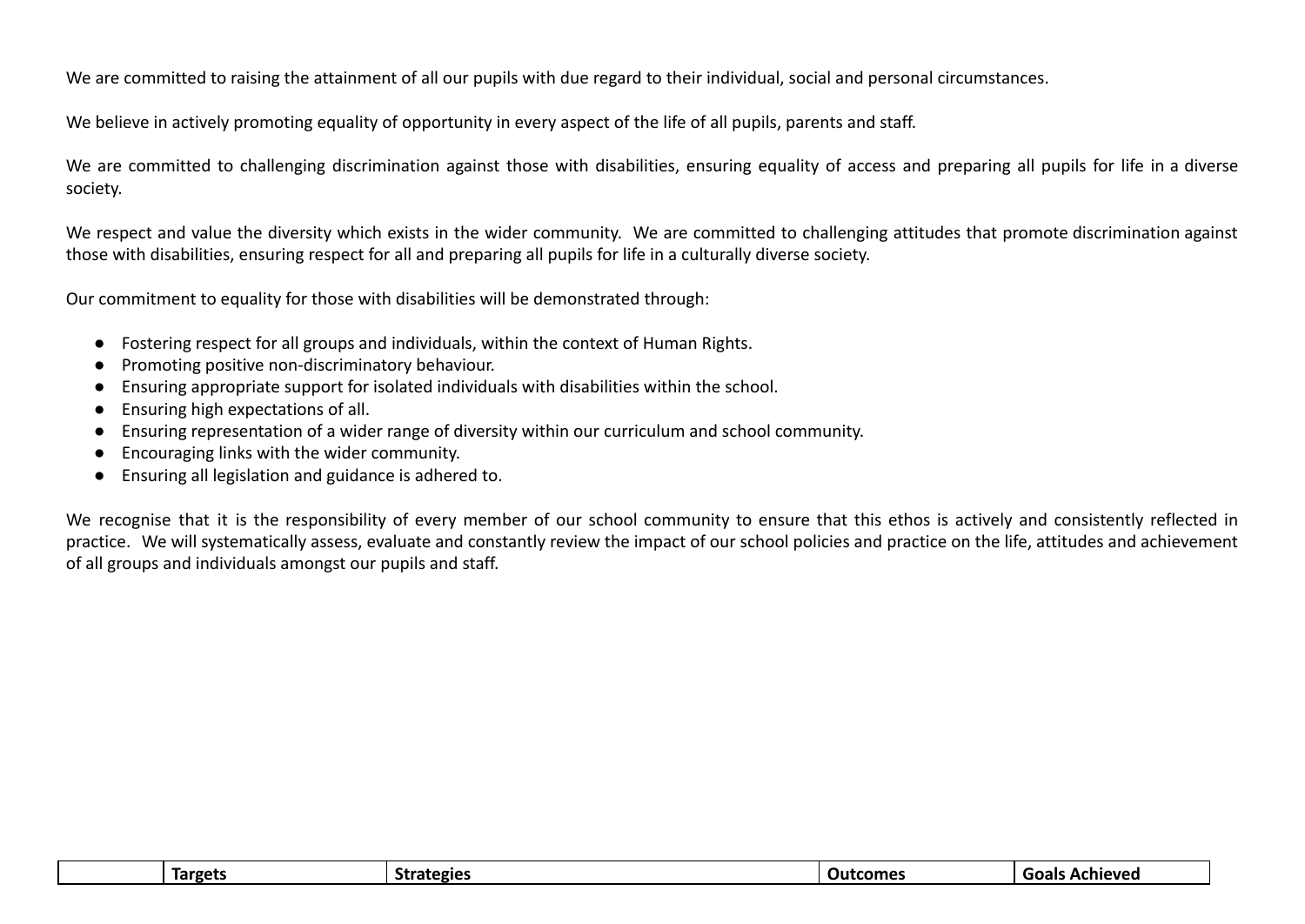| Short Term | Learning environment is<br>suitable for all children                              | SENCo/ SLT to audit provision (curriculum and<br>environment) for children with additional needs, to<br>ensure there is no gap in provision                                                                                                                                                                                                                                                                                                                                                                                                                       | All children are able to<br>take a full part in the<br>daily school life.             | SENCo reports there<br>are no gaps in provision                       |
|------------|-----------------------------------------------------------------------------------|-------------------------------------------------------------------------------------------------------------------------------------------------------------------------------------------------------------------------------------------------------------------------------------------------------------------------------------------------------------------------------------------------------------------------------------------------------------------------------------------------------------------------------------------------------------------|---------------------------------------------------------------------------------------|-----------------------------------------------------------------------|
|            | Availability of written<br>material in alternative<br>formats.                    | School makes itself aware of the services available<br>through its LA for converting written information<br>into alternative formats as and when required.                                                                                                                                                                                                                                                                                                                                                                                                        | School can provide<br>written information in<br>alternative formats if<br>needed.     | Delivery of information<br>to disabled<br>pupils/parents<br>involved. |
|            | Pupils with visual<br>impairments have access<br>to the curriculum.               | Pupils placed near front of class, facing forward.<br>Larger type used.<br>Coloured paper used where appropriate.<br>Use of ICT (large icons on desktop etc.).<br>Information provided orally or on tape.                                                                                                                                                                                                                                                                                                                                                         | Classrooms are<br>accessible to visually<br>impaired children.                        | Physical accessibility of<br>school increased.                        |
|            | Pupils with hearing<br>impairments have access<br>to the curriculum.              | Pupils placed near front of class, facing forward.<br>Pupils spoken to directly.<br>Speech reinforced using facial expressions, signs or<br>gestures.<br>Speech reinforced with visual back-up print, pictures,<br>concrete materials.<br>Repeat other pupils' answers.<br>Re-phrase or repeat words and phrases.<br>Use of microphones or personal amplification systems.                                                                                                                                                                                        | Classrooms are<br>accessible to hearing<br>impaired children.                         | Physical accessibility of<br>school increased.                        |
|            | Pupils with speech and<br>language difficulties have<br>access to the curriculum. | Pupils given time to process language and respond.<br>Ensure face to face and direct eye contact.<br>Use simple and familiar language and short concise<br>sentences.<br>Avoid ambiguous vocabulary.<br>Reinforce speech with facial expression, gesture and<br>sign.<br>Reinforce spoken instructions with print, pictures,<br>diagrams, symbols and concrete materials.<br>Emphasis key words, reinforcing visually.<br>Avoid closed questions and encourage pupils to speak<br>in sentences.<br>Develop language through drama and role play<br>opportunities. | Classrooms are<br>accessible to children<br>with speech and<br>language difficulties. | Physical accessibility of<br>school increased.                        |
| Short Term | Pupils with disabilities are<br>fully involved at playtimes.                      | Buddy system in place as appropriate.                                                                                                                                                                                                                                                                                                                                                                                                                                                                                                                             | Specific children<br>allocated to pupils with<br>disabilities.                        | All pupils included in all<br>aspects of school life.                 |